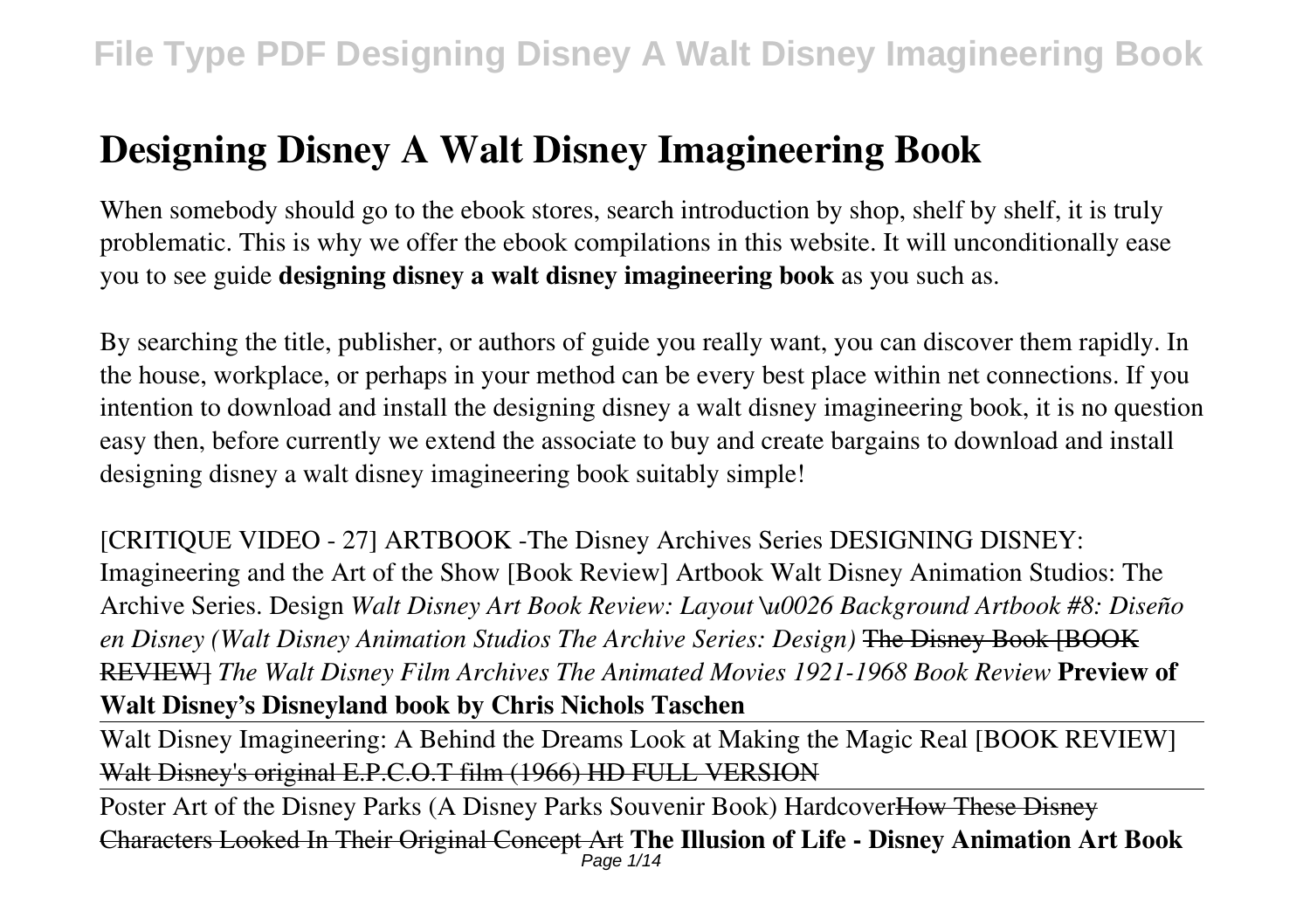#### **Review Open book .. The Art of Walt Disney Cartoon History Book** my art of disney book collection | dcp fall 2020

[Flip Through] Walt Disney's Imagineering

HOW DISNEY PRINCESSES SHOULD ACTUALLY LOOK // By the Book: Episode 3Book Review-Designing Disney THE HAUNTED MANSION: Imagineering a Disney Classic [Book Review] Walt Disney's Mickey Mouse - The Ultimate History XXL Book Taschen Unboxing and Review

Designing Disney A Walt Disney

Welcome to Designing Disney. We bring the wonder of a Disney vacation into your home or office by giving you insight in how Disney Parks and Resorts are designed, constructed and operated. Select your favorite Disney destination and start exploring our immense collection of articles. You'll be amazed at every click!

Home - Designing Disney

Fan website, investigating, and encouraging others to investigate, the art and history of Disney theme parks, in the firm belief that a good understanding of their creation and roots will fuel higher appreciation of their beauty and unique charm.

Walt Disney World Resort - Designing Disney

Designing Walt Disney Studios Park. A look at the roots of the second gate. Other Design. Other articles related to "Design". Designing Frontierland. Jeff Burke talks about the creation of Frontierland. Page 2/14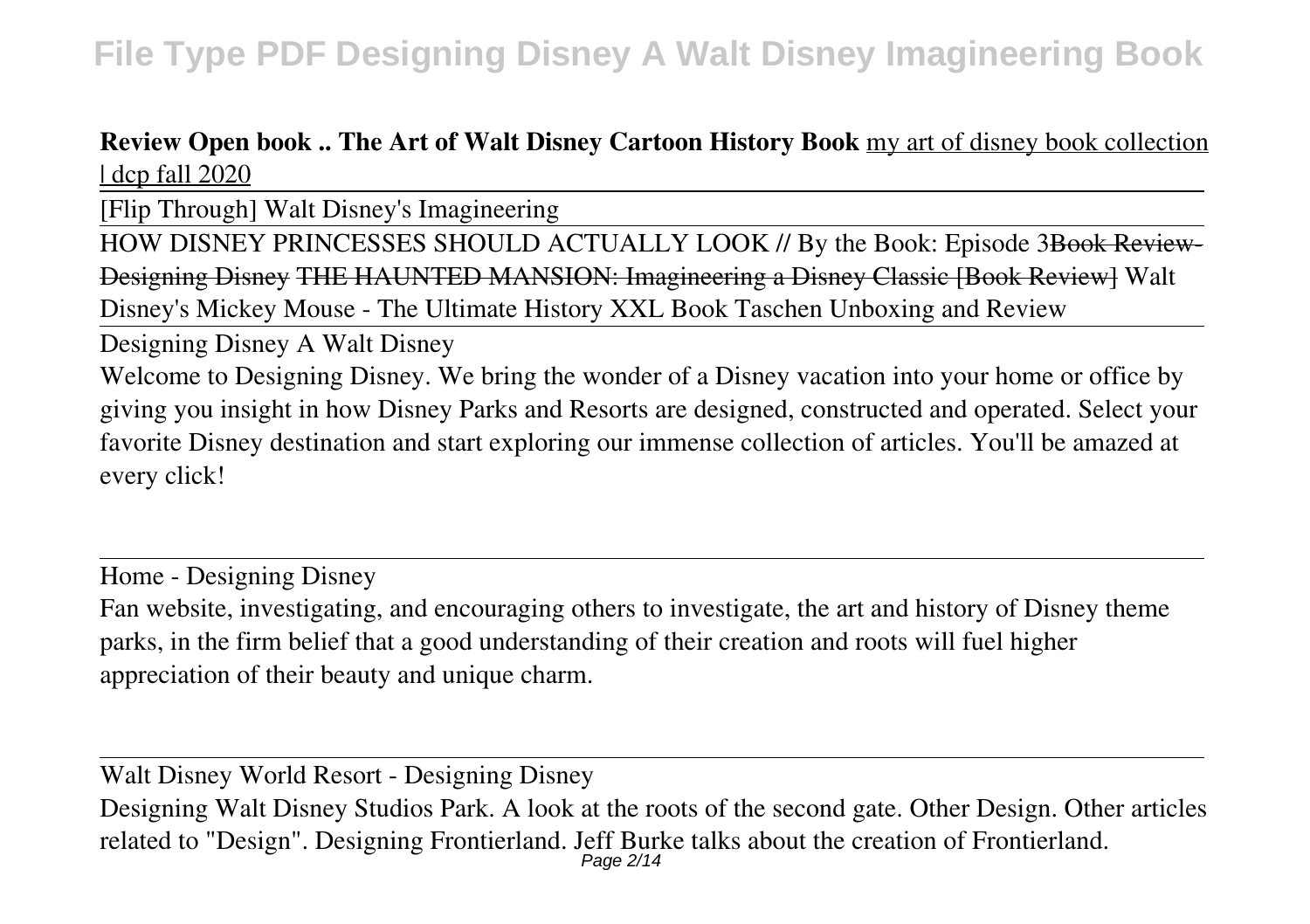Discovering Ratatouille. Making-of Disneyland Paris' new Ratatouille attraction.

Design - Designing Disney Designing Disney sets into history and puts into context the extraordinary contributions of the late John Hench, who, at the age of 94, still came into his office at Imagineering each day. His principles of theme park design, character design, and use of color made him a legendary figure, not only for Disney fans but also for students and aficionados of architecture, engineering, and design.

Designing Disney | Disney Books | Disney Publishing Worldwide This design and development organization, founded by Walt in December 1952, was the precursor of today's Walt Disney Imagineering. In July 1953, Walt hired the Stanford Research Institute to examine the economic prospects of developing Disneyland and to scout a Southern California location (providing information on such topics as demographic statistics, urban growth trends, population concentrations, traffic patterns, freeway construction, availability of experienced commercial contractors ...

The Construction of Disneyland - Designing Disney

Fan website, investigating, and encouraging others to investigate, the art and history of Disney theme parks, in the firm belief that a good understanding of their creation and roots will fuel higher appreciation of their beauty and unique charm.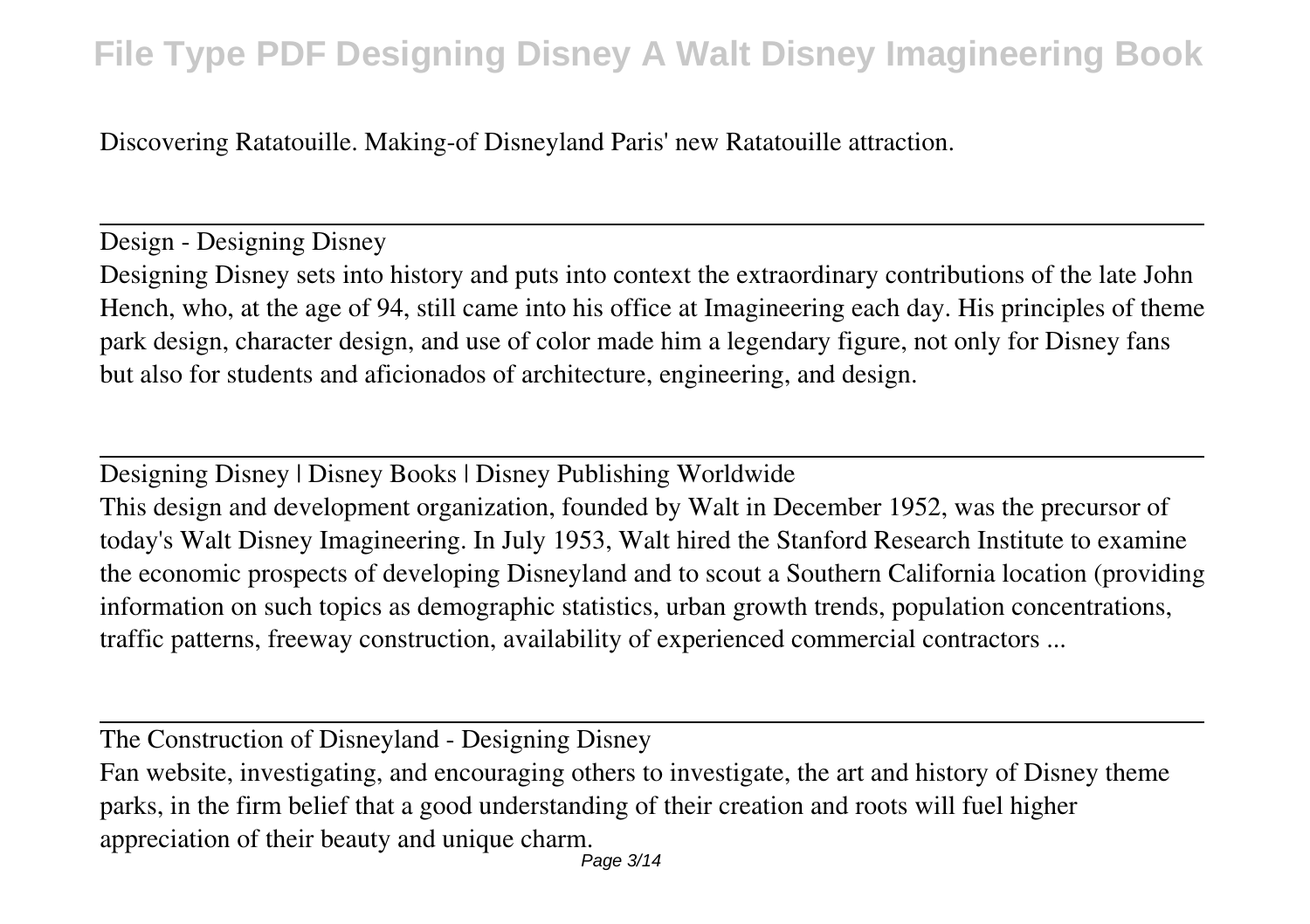Walt Disney Studios Park - Designing Disney

Designing Disney sets into history and puts into context the extraordinary contributions of the late John Hench, who, at the age of 94, still came into his office at Imagineering each day. His principles of theme park design, character design, and use of color made him a legendary figure, not only for Disney fans but also for students and aficionados of architecture, engineering, and design.

Designing Disney: Imagineering and the Art of the Show (A ...

Walt Disney Imagineering Research & Development, Inc., commonly referred to as Imagineering, is the research and development arm of The Walt Disney Company, responsible for the creation, design, and construction of Disney theme parks and attractions worldwide. The company also manages The Walt Disney Company's properties, from Walt Disney Studios in Burbank to New Amsterdam Theatre and Times ...

Walt Disney Imagineering - Wikipedia

Walt Disney himself once did a sketch on a paper napkin to lay out Disney World after he had secretly bought land in Central Florida. This famous first sketch for Walt Disney World has a lot in common with the site plans for the Euro Disney Resort. It is not known if the first sketch for Euro Disney was done on a napkin as well.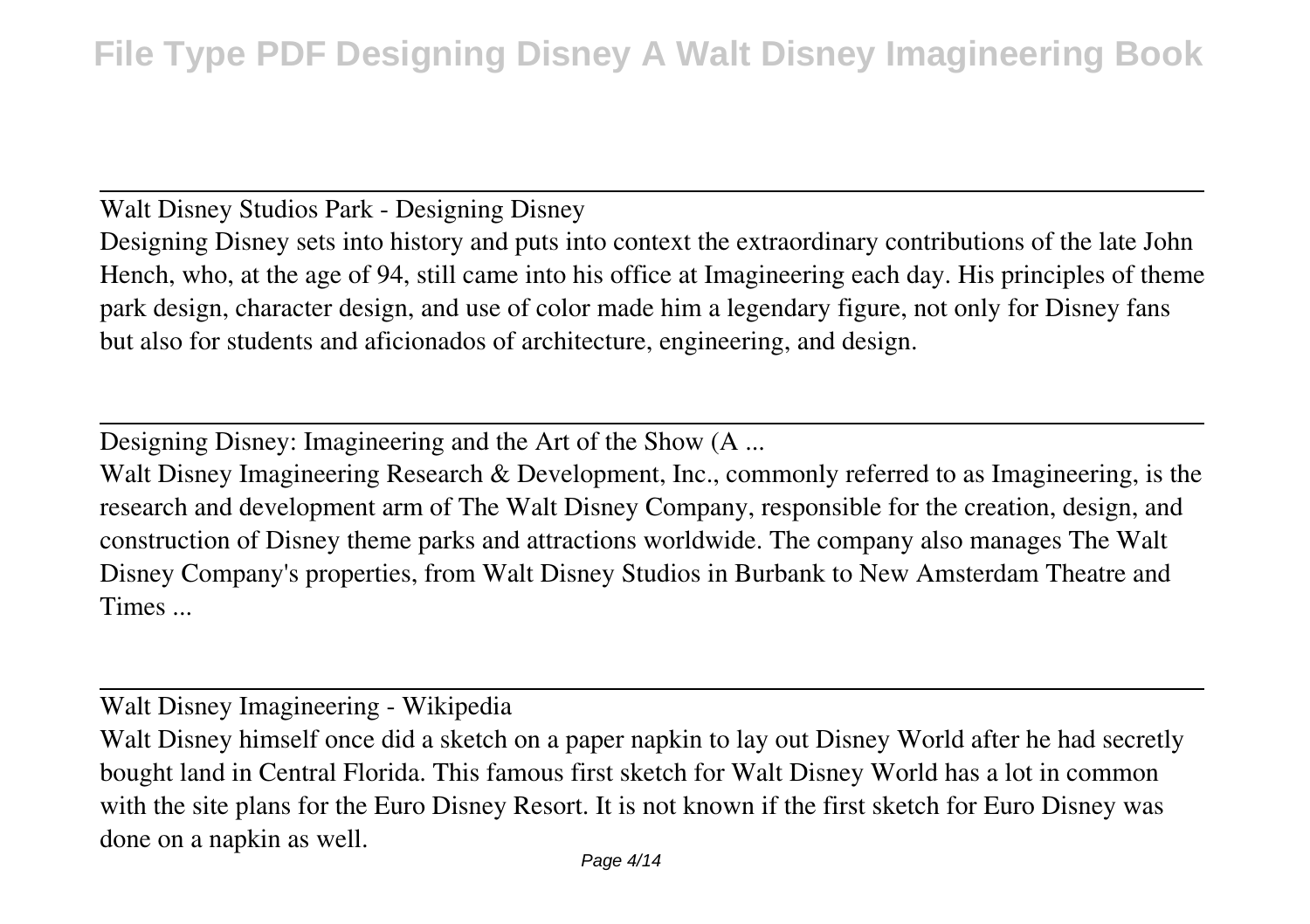The Euro Disney Resort: A European Walt ... - Designing Disney Walt Disney World expanded with the opening of Epcot Center in 1982; Walt Disney's vision of a functional city was replaced by a park more akin to a permanent world's fair. In 2009, the Walt Disney Family Museum, designed by Disney's daughter Diane and her son Walter E. D. Miller, opened in the Presidio of San Francisco.

Walt Disney - Wikipedia Security - Walt Disney World Resort 4; Senior Analyst - Finance 1; Shanghai Disney Resort 27; Software Engineering 17; Studio Entertainment 8; Studio Operations 2; Systems Engineering 4; Technology 47; The Walt Disney Company 6; The Walt Disney Studios 3; Theater and Stage Production 5; Walt Disney Animation Studios 5; Walt Disney Television 2 ...

Design jobs at DISNEY

Designing Disney sets into history and puts into context the extraordinary contributions of the late John Hench, who, at the age of 94, still came into his office at Imagineering each day. His principles of theme park design, character design, and use of color made him a legendary figure, not only for Disney fans but also for students and aficionados of architecture, engin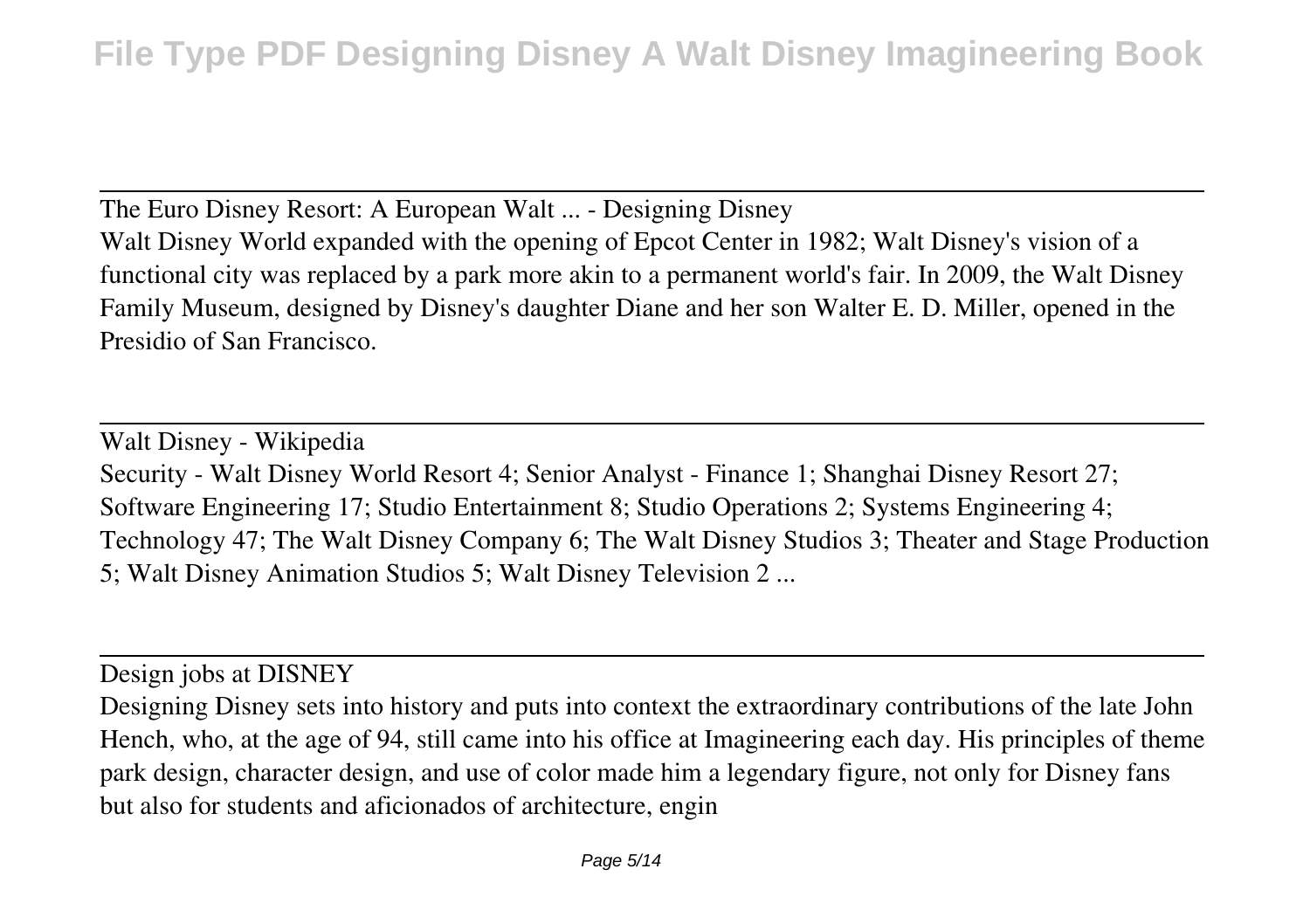Designing Disney by John Hench - Goodreads

The next stop on my tour was the Walt Disney Imagineering Library, a building filled with thousands of books for Imagineers to consult when working on projects. Its vault stores iconic pieces of concept art such as the maps of Disneyland by Herb Ryman and Peter Ellenshaw or the paintings by Dan Goozee that served as the basis for the Disneyland Paris Plaza Gardens Restaurant murals.

Tour of Walt Disney Imagineering Headquarters - Designing ...

Introduction . Walt Disney Concert Hall was built in Los Angeles, California as the base for the Los Angeles Philharmonic orchestra and the Los Angeles Master Chorale. The building was originally proposed in 1987 after Walt Disney's widow Lillian bestowed a \$50 million gift to the city of Los Angeles. However, it took more than 15 years (and an additional \$224 million) to complete the project.

Walt Disney Concert Hall - Designing Buildings Wiki Buy Walt Disney Animation Studios - The Archive Series: Design (Walt Disney Animation Archives) Illustrated by Disney Editions (ISBN: 9781423134206) from Amazon's Book Store. Everyday low prices and free delivery on eligible orders.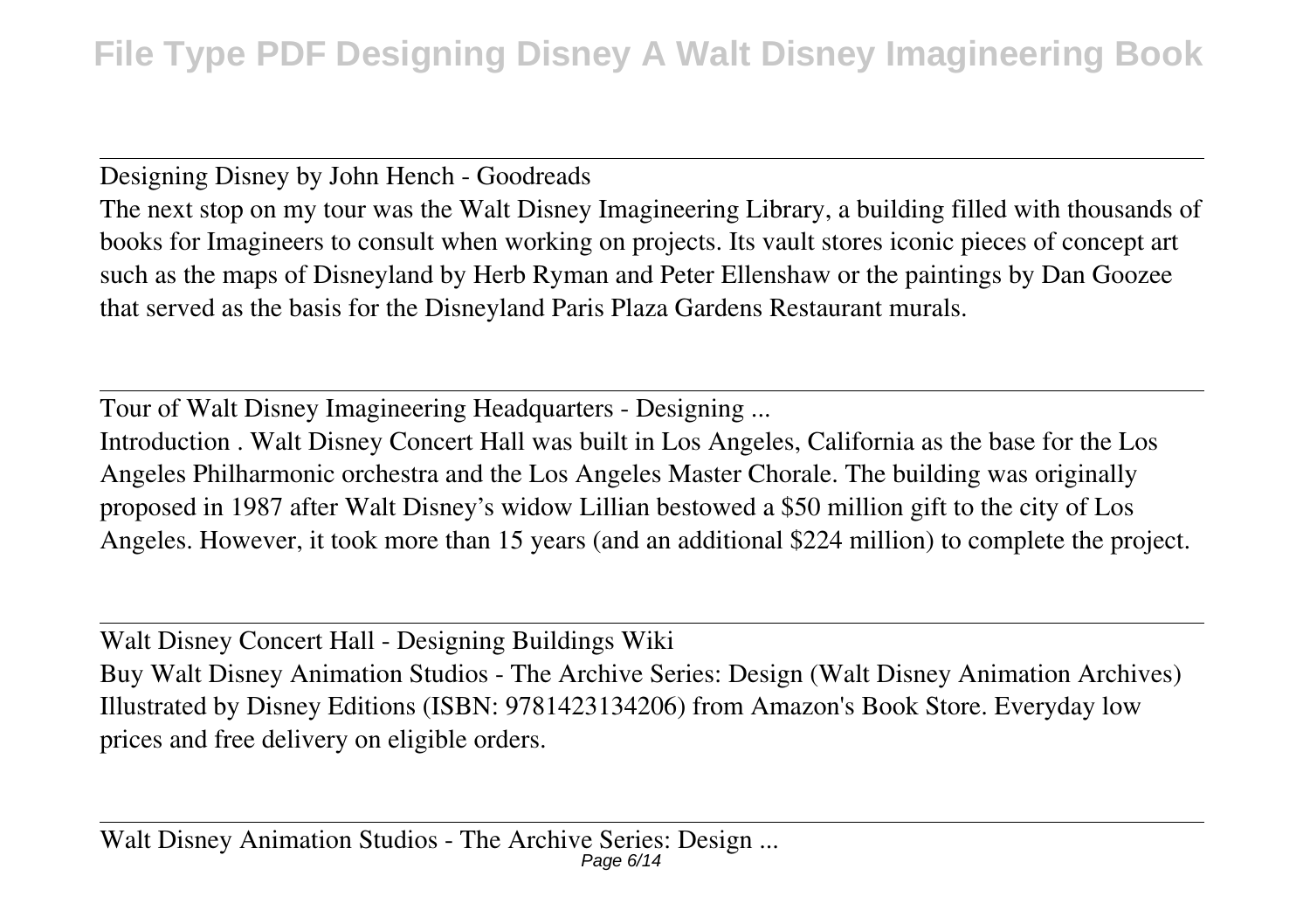DISNEY COLLECTION iPhone 12 Pro Max Case Black Tire Tread Non-Slip Shockproof Phone Cover for iPhone 12 Pro Max Cartoons Classic Dark Disney Mickey Walt Design Case for Women Girls Walt Disney Classics Collection (WDCC) Captain Hook, Mr Smee, Tiger Lily and Crocodile: An Irresistible Lure

Amazon.co.uk: walt disney classics collection

For more than 65 years, the storytellers and magic-makers at Walt Disney Imagineering have dreamed up, designed and created countless themed entertainment experiences at Disney destinations across the globe. Our specialized teams ideate and design all Disney theme parks, resorts, attractions, theme park live entertainment shows and spectaculars, cruise ships and real estate developments worldwide.

OUR PROCESS - Walt Disney Imagineering

The Archive Series is a wonderful selection of four books, focusing on the Animation, Layout and Background, Story and Design of Disney features. This one, Design, is arguably the most rewarding of the set, if you are only looking to buy one. It consists of a selection of concept artwork for Disney features (including some shorts), running from 1928 up to 2010. Several prominent Disney artists including Eyvind Earle, Mary Blair and Glen Keane are featured.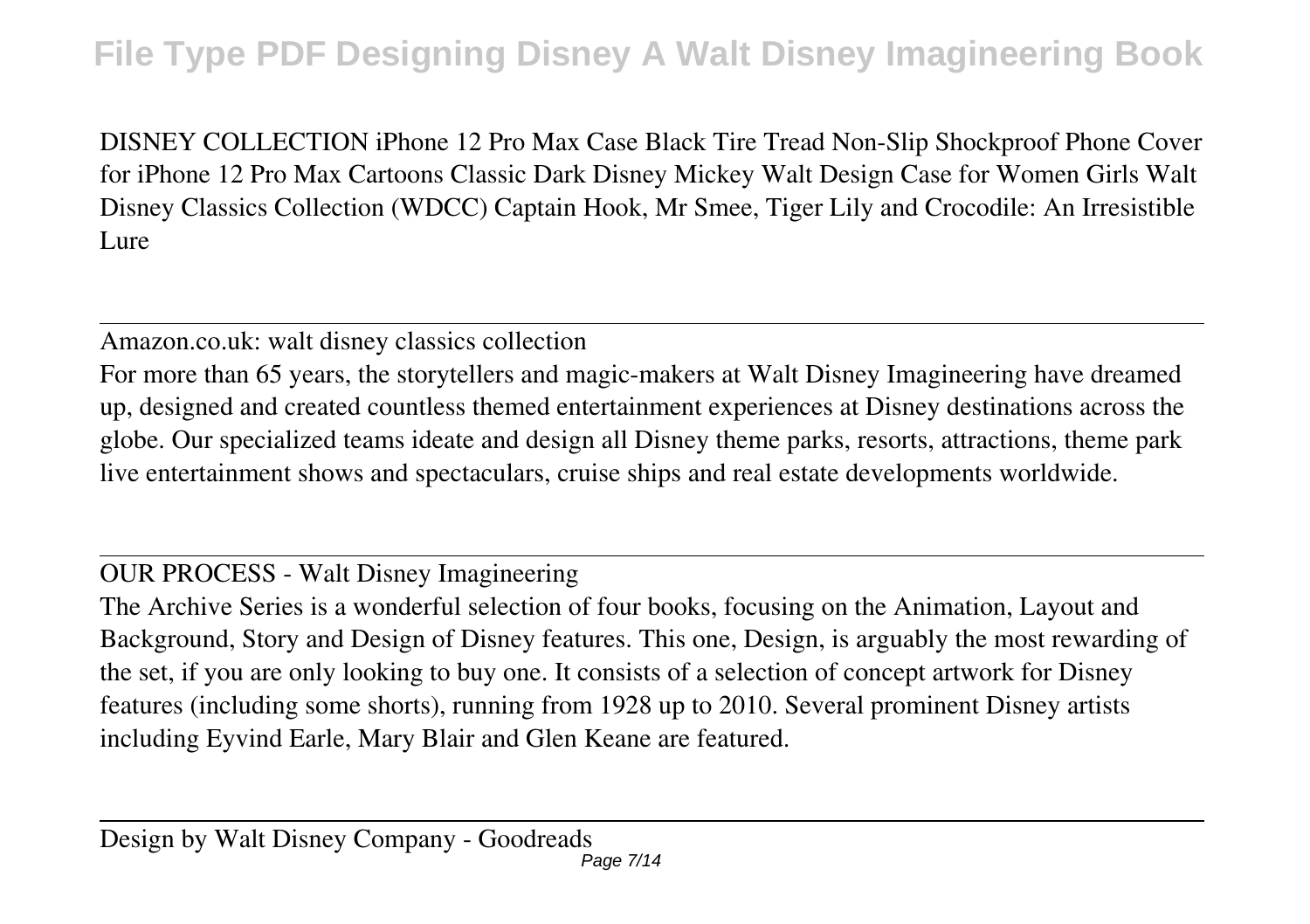Walt Disney was an innovator, a creative force, and a brilliant businessman. But even more than that, I consider Walt Disney the first user experience designer, for reasons I will explain. It's Always Been About the Experience. The key to the Disney Park experience is immersion: everything is designed down to the exact detail. Cast members are trained on how to treat customers with very specific instructions on how to do even the minutest actions, like waving and smiling.

Designing Disney sets into history and puts into context the extraordinary contributions of John Hench, who, at the age of 94, still comes into his office at Imagineering each day. His principles of theme park design, character design, and use of color have made him a legendary figure, not only for Disney fans but also for students and aficionados of architecture, engineering, and design. Designing Disney reveals the magic behind John's great discoveries and documents his groundbreaking work in several key areas, including the values, attitudes, aesthetics, and logic that went into the original design concepts for Disney theme parks. Hench details the essence and various meanings of colors and how they work in the parks, and lets the reader in on how and why of the Disney character's inherent popularity-their timeless human traits, archetypal shapes and gestures that suggest their qualities graphically, and their emotional resonance in our lives.

From the day it opened in July 1955, in an event given live TV coverage, Disneyland has been a key symbol of contemporary American culture. It has been both celebrated and attacked as the ultimate embodiment of consumer society, a harbinger of shopping-mall culture, a symbol of American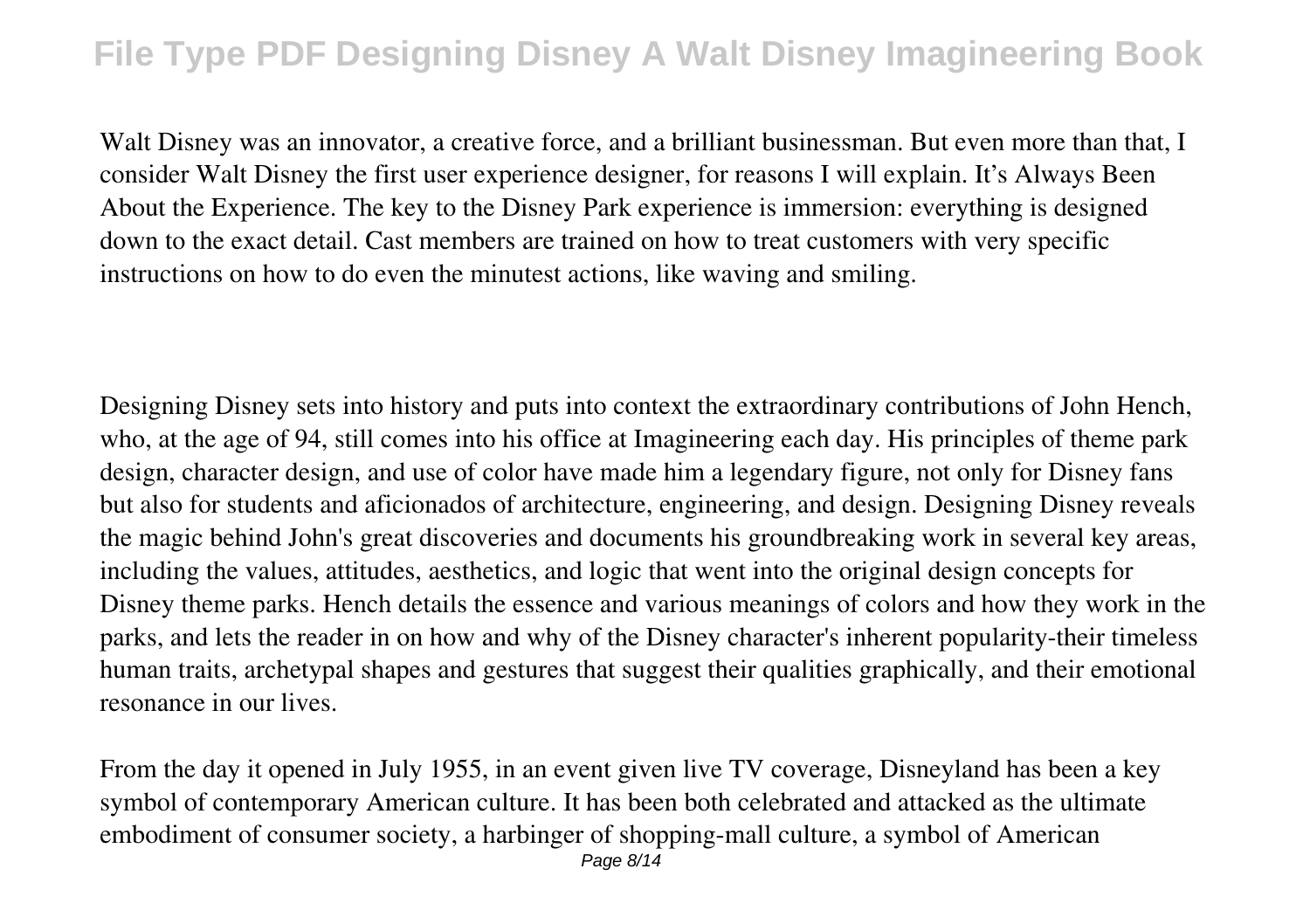hegemony in entertainment, the epitome of fantasy, simulation, pastiche, and the blurring of distinctions between reality and mass-media imagery. Yet for all the power of Disneyland as metaphor, almost no one has discussed the making of this unique place, with its far-flung colonies in Florida, Japan, and France. Written to accompany an exhibition at the Canadian Centre for Architecture in Montreal, Designing Disney's Theme Parks: The Architecture of Reassurance is the first book to look beyond the multiple myths of Disneyland. Uniting a roster of authors chosen from wide-ranging disciplines, this study is the first to examine the influence of Disneyland on both our built environment and our architectural imagination. Tracing the relationship of the Disney parks to their historical forbears, it charts Disneyland's evolution from one man's personal dream to a multinational enterprise, a process in which the Disney "magic" has moved ever closer to the real world. Editor Karal Ann Marling, Professor of Art History and American Studies at the University of Minnesota, draws upon her pioneering work in the Disney archives to reconstruct and analyze the intentions and strategies behind the parks. She is joined by Marty Sklar, Vice Chairman and Principal Creative Executive of Walt Disney Imagineering, historian Neil Harris, art historian Erika Doss, geographer Yi-Fu Tuan, critic Greil Marcus, and architect Frank Gehry to provide a unique perspective on one of the great post-war American icons.

From the day it opened in July 1955, in an event given live TV coverage, Disneyland has been a key symbol of contemporary American culture. It has been both celebrated and attacked as the ultimate embodiment of consumer society, a harbinger of shopping-mall culture, a symbol of American hegemony in entertainment, the epitome of fantasy, simulation, pastiche, and the blurring of distinctions between reality and mass-media imagery. Yet for all the power of Disneyland as metaphor, almost no one has discussed the making of this unique place, with its far-flung colonies in Florida, Japan, and Page  $9/14$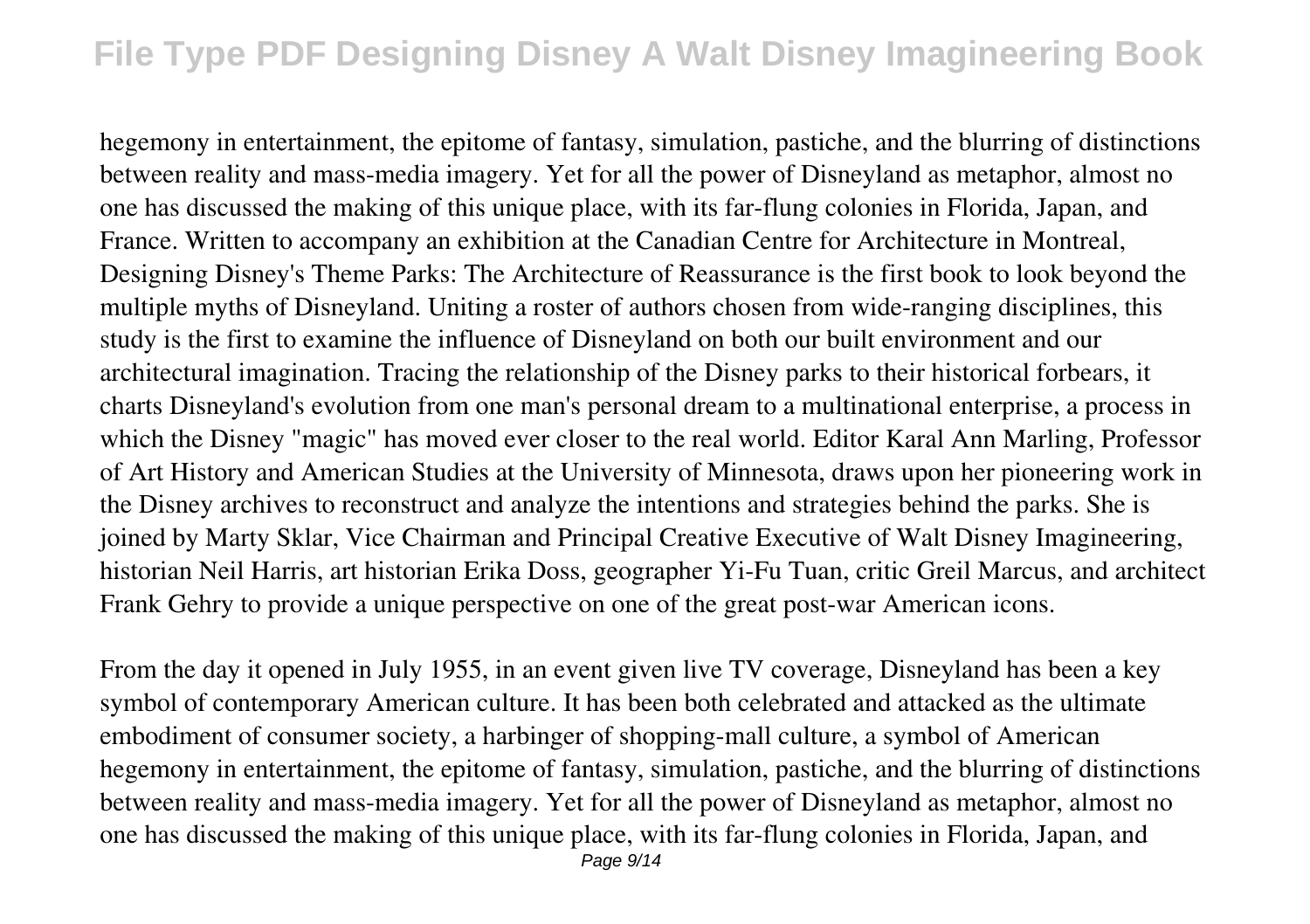France. Written to accompany an exhibition at the Canadian Centre for Architecture in Montreal, Designing Disney's Theme Parks: The Architecture of Reassurance is the first book to look beyond the multiple myths of Disneyland. Uniting a roster of authors chosen from wide-ranging disciplines, this study is the first to examine the influence of Disneyland on both our built environment and our architectural imagination. Tracing the relationship of the Disney parks to their historical forbears, it charts Disneyland's evolution from one man's personal dream to a multinational enterprise, a process in which the Disney "magic" has moved ever closer to the real world. Editor Karal Ann Marling, Professor of Art History and American Studies at the University of Minnesota, draws upon her pioneering work in the Disney archives to reconstruct and analyze the intentions and strategies behind the parks. She is joined by Marty Sklar, Vice Chairman and Principal Creative Executive of Walt Disney Imagineering, historian Neil Harris, art historian Erika Doss, geographer Yi-Fu Tuan, critic Greil Marcus, and architect Frank Gehry to provide a unique perspective on one of the great post-war American icons.

In this completely redesigned follow-up to the successful Building A Dream, readers will get a look at the architecture and the ideas and stories behind the structures which have been designed by some of the most renowned contemporary architects--Robert Venturi, Robert A. M. Stern, Arata Isozaki, Frank Gehry, Aldo Rossi, and Michael. Disney has set new standards for postmodern architecture and has become one of its leading patrons anywhere in the world. The resulting projects, which include quirky, fantastic theme parks, hotels, resorts, movie studios, and offices, are evidence of how Disney's longstanding use of popular, often surreal, imagery and iconography has been absorbed into the architects' styles. This stunning oversize and collectible volume will feature original architectural drawings and superb color photographs of the projects alongside an expertly written text that incorporates extensive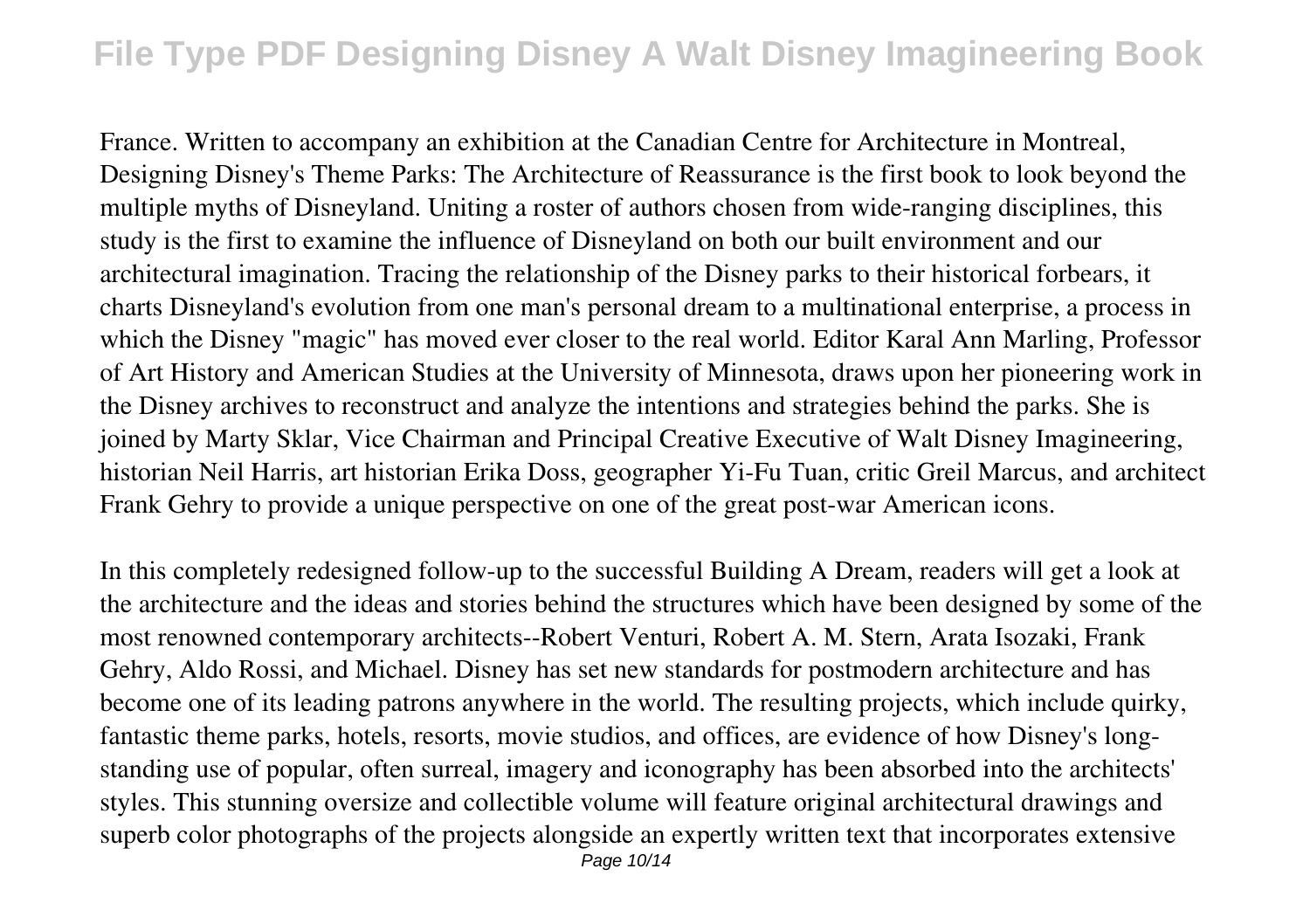interviews with the architects and executives involved.

Discover the story of Disneyland, Walt Disney's vision-ary theme park in Anaheim, California. This bountiful visual history includes stunning color photographs, con-cept drawings, as well as ephemera from the historical collections of the Walt Disney Company and the golden age of photojournalism, to trace the park's development and immersive world of magic and wonder, from Main Street, U.S.A. to Tomorrowland.

Whether it consists of quick sketches on a lunch counter napkin, elaborate paintings in oils or watercolors, or dazzling computer renderings, the unparalleled creative process of Disney artists is lavishly showcased in Design, the third volume of The Walt Disney Animation Studios - The Archive Series. Among the incredible talents featured in this volume are Albert Hurter, Ferdinand Horvath, Joe Grant, Maurice Noble, Gustaf Tenggren, Tyrus Wong, Kay Nielsen, David Hall, Mel Shaw, Mary Blair, Bianca Majolie, Yale Gracey, Eyvind Earle, Walt Peregoy, Ken Anderson, James Coleman, Jean Gillmore, Rowland Wilson, Glen Keane, Chris Sanders, Andreas Deja, Mike Gabriel, Mike Giaimo, Hans Bacher, Chen Yi Chang, Paul Felix, Aaron Blaise, Ian Gooding, and John Musker. Design represents a rare opportunity to again enjoy a glimpse into the truly spectacular trove of treasures from the Walt Disney Animation Research Library.

Teaching with the Magic. Veteran educators Howie DiBlasi and Ryan Boeckman present the definitive guide to bringing Disney into your classroom, with history lessons, web quests, and over 200 learning activities that will rekindle the love of learning in your students.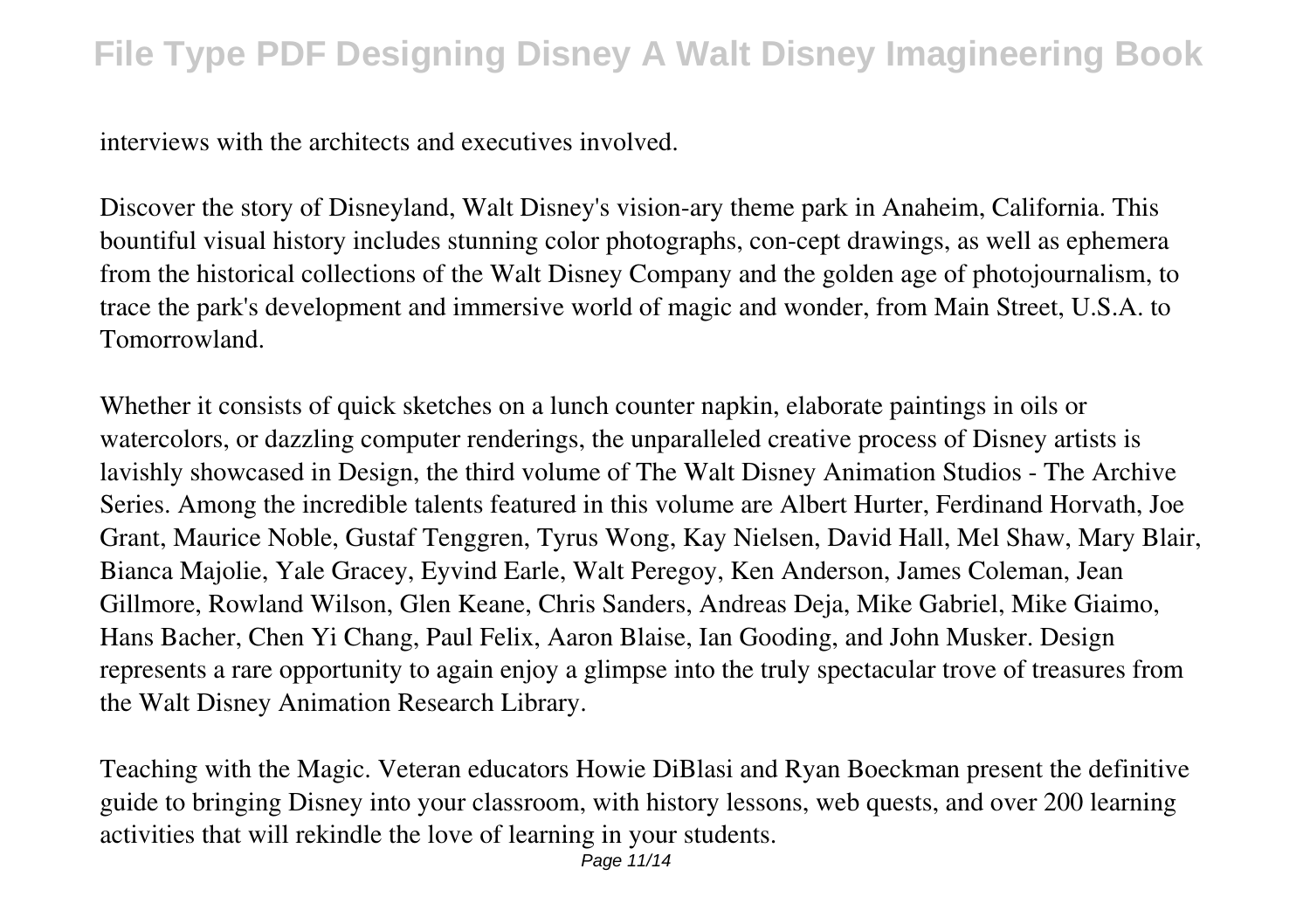Anyone who has ever walked through the gates at a Disney Park knows that there is a magical experience waiting to be had on the other side. All of the telltale signs are there: the sound of joyful music pipes across the promenade; the smells of popcorn and cookies waft through the air; and the colorful attraction posters depict all the wonderful rides and shows created for Guests by the Imagineers. Poster Art of the Disney Parks is a tribute to those posters, which begin telling the story of each attraction even before Guests have entered the queue area. Disney attraction posters have been an important means of communication since Disneyland began displaying them in 1956. Not only are they eye-catching pieces of artwork that adorn the Parks with flair and style, they are also displayed to build excitement and disseminate information about the newest additions to the Disney landscape. When the first attraction posters made their debut at Disneyland, one such piece of art proclaimed that Guests could have a "true-life adventure" on the Jungle Cruise. And in 2012 at Disney California Adventure, a poster announced the grand opening of Cars Land—the newest thrill-filled destination at the Disneyland Resort. Both of those posters are reproduced within this book, along with posters from every decade in between. As evidenced by the evolution of the attraction posters, art styles and design techniques have certainly changed over the years. These characteristics also differ from continent to continent. Posters from Tokyo Disneyland, Disneyland Paris, and Hong Kong Disneyland exhibit the nuances in presentation that give each Park's pantheon of posters its signature look. But while artistic interpretations and color palettes may vary from Park to Park and from year to year, the spirit of Disney storytelling is a constant that ties them all together.

Kem Weber (1889--1960), a well-known mid-century architect, was part of the distinctive West Coast Page 12/14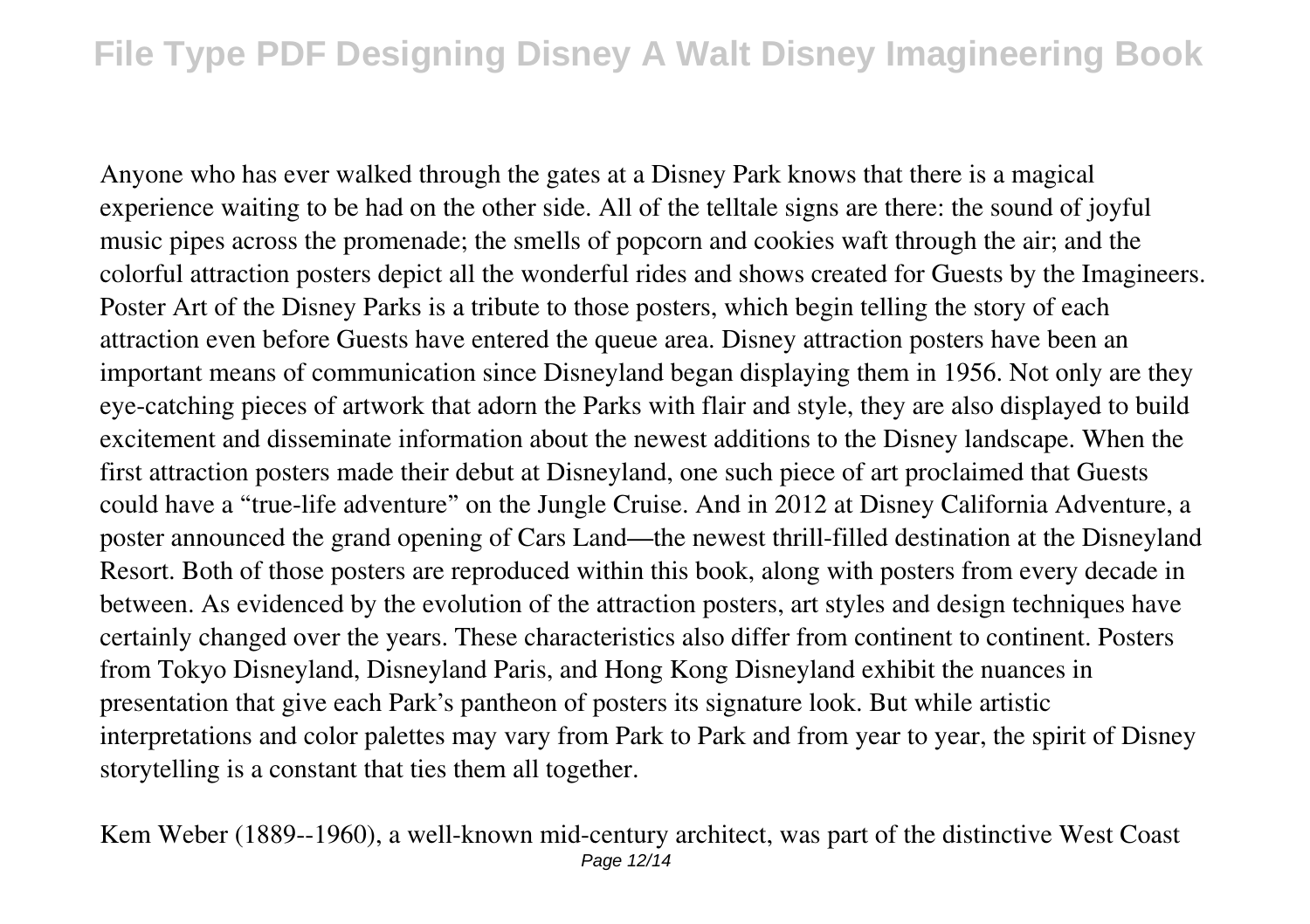modernism movement that helped shaped the relaxed California lifestyle. He influenced California style during the mid-twentieth century with buildings architecture, interior designs and furniture, including his famed Air Line chair, which is part of many museum furniture collections. As chief designer for the Walt Disney Studios in Burbank in 1939, Kem Weber also designed the specialized animation furniture that went into the then new studio complex. The Disney animation furniture, which has been lauded in recent years, was designed for specific animation disciplines, with input from the artists who would be using it. It was all part of Walt Disney's desire to create an efficient utopian campus for animated film production. This book is a comprehensive overview of the Kem Weber designed Disney animation furniture that takes the reader on a journey from concept sketches and photos to interviews with legendary artists. David A. Bossert celebrates and details the form and function of this unique midcentury furniture and the impact it had on the Disney animation process over the decades.

Fifty years ago, Walt Disney utterly transformed the concept of outdoor entertainment venues from tawdry carnivals and seedy amusement piers called "amusement parks," to an entirely new destination that would come into common vernacular as the "theme park." Although Disneyland was the inspiration of one man, Walt did not achieve this history-altering concept on his own. Using his innate talent for combining disparate skills and personalities, he assembled a creative team that blended imagination with engineering. Walt called this group his "Imagineers." Walt Disney's Legends of Imagineering and the Genesis of the Disney Theme Park introduces a core group of the originators of Disneyland and the other Disney parks. It explores their individual relationships with Walt and each other, their creative breakthroughs and failures, and their rivalries and professional politics. This candid narrative of their lives and contributions to a very special form of entertainment illustrates why, half a century later, their Page 13/14